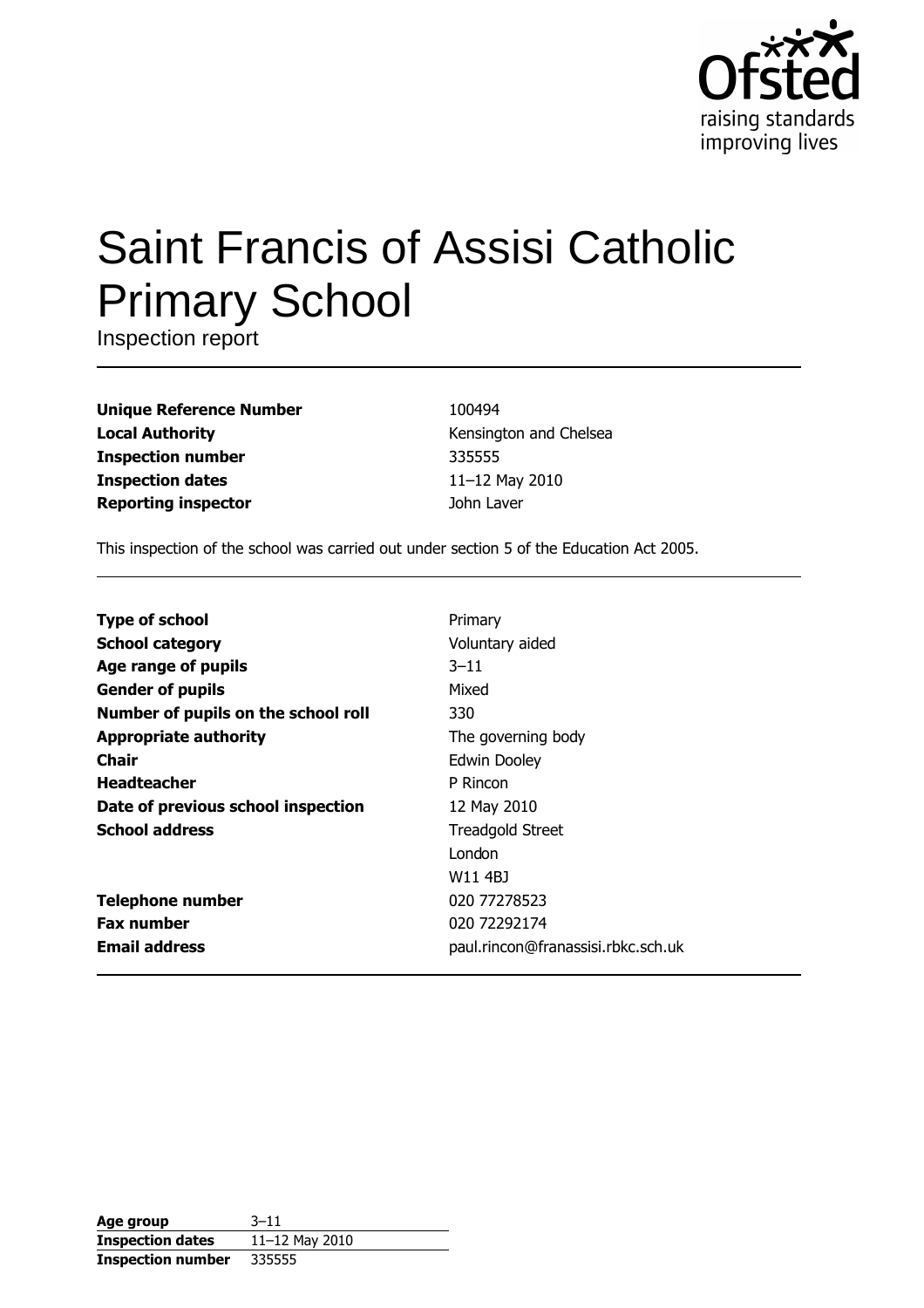The Office for Standards in Education, Children's Services and Skills (Ofsted) regulates and inspects to achieve excellence in the care of children and young people, and in education and skills for learners of all ages. It regulates and inspects childcare and children's social care, and inspects the Children and Family Court Advisory Support Service (Cafcass), schools, colleges, initial teacher training, work-based learning and skills training, adult and community learning, and education and training in prisons and other secure establishments. It rates council children's services, and inspects services for looked after children, safequarding and child protection.

Further copies of this report are obtainable from the school. Under the Education Act 2005, the school must provide a copy of this report free of charge to certain categories of people. A charge not exceeding the full cost of reproduction may be made for any other copies supplied.

If you would like a copy of this document in a different format, such as large print or Braille, please telephone 08456 404045, or email enquiries@ofsted.gov.uk.

You may copy all or parts of this document for non-commercial educational purposes, as long as you give details of the source and date of publication and do not alter the documentation in any way.

Royal Exchange Buildings St Ann's Square Manchester M2 7LA T: 08456 404045 Textphone: 0161 618 8524 E: enquiries@ofsted.gov.uk W: www.ofsted.gov.uk © Crown copyright 2010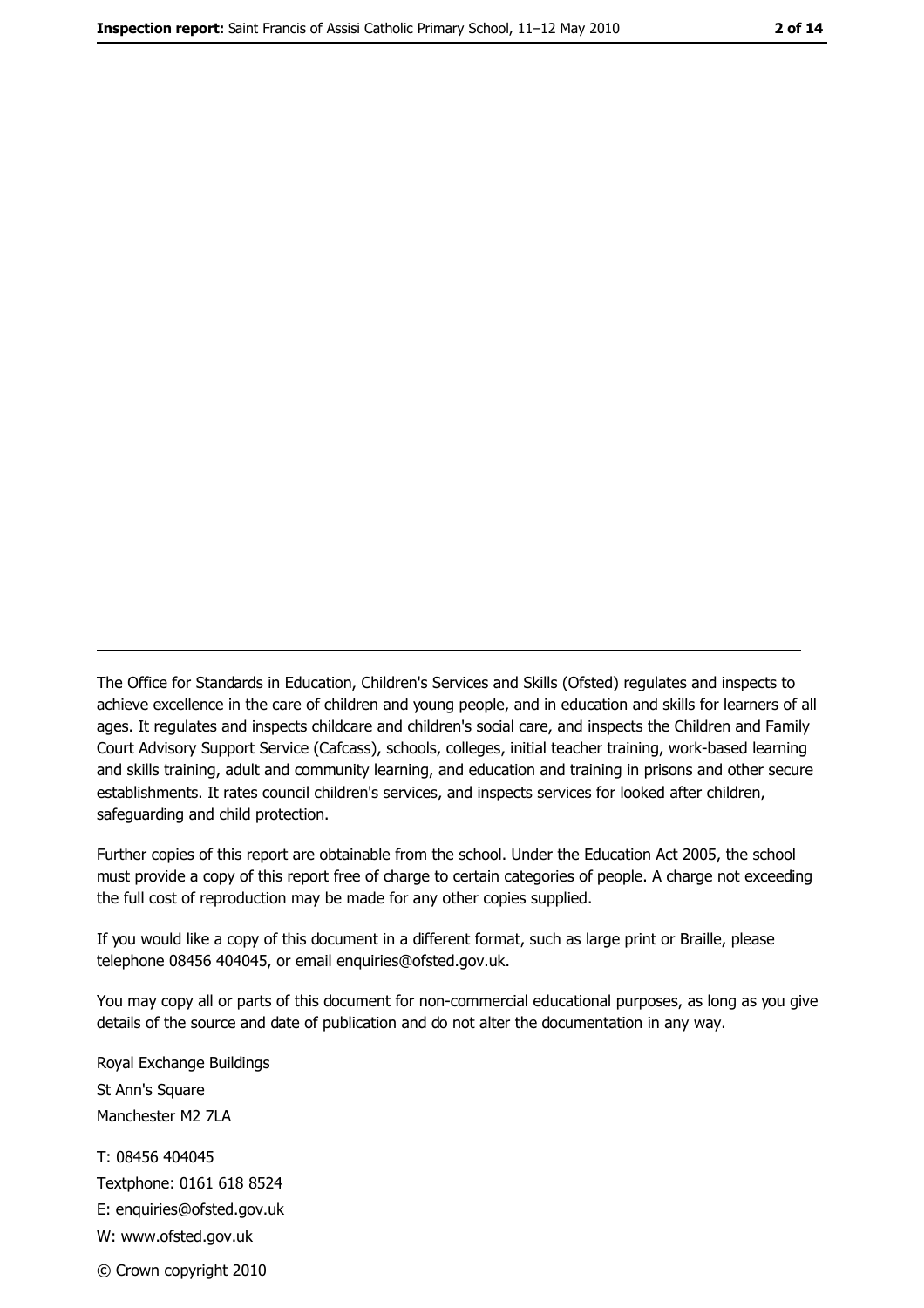# **Introduction**

This inspection was carried out by three additional inspectors. During the inspection 22 lessons were observed and 13 teachers were seen. Inspectors observed the school's work, and held meetings with pupils, staff, parents and carers and governors. Inspectors scrutinised a range of documentation, including assessment data on pupils' current progress, the school improvement plan, minutes of the governing body and reports by the School Improvement Partner and local authority. Inspectors analysed 66 questionnaires from parents and carers, 69 pupil questionnaires and 8 staff questionnaires.

The inspection team reviewed many aspects of the school's work. It looked in detail at the following:

- the relative underachievement of a small group of boys, particularly in English, and  $\blacksquare$ investigated how effectively the school is addressing this issue
- the extent to which teachers are using assessment, including pupil targets, as a  $\blacksquare$ means of further improving teaching and the quality of learning
- the extent to which identified strengths in pupils' personal development are  $\blacksquare$ supporting academic success in all areas of the curriculum, but particularly in the core subjects of English and mathematics.

# **Information about the school**

Well over half the pupils in this larger-than-average primary school are from minority ethnic backgrounds, and over half join the school at an early stage of learning English. The proportion of pupils with special educational needs and/or disabilities, which include learning, behavioural and emotional needs, is below average. The school runs a nursery and makes provision for children in the Early Years Foundation Stage in two Reception classes. The headteacher is currently seconded for part of the week to run another school in the local authority. The school holds several awards, including Activemark, and has Healthy Schools status. It is a regional centre for the development of modern foreign languages in primary schools and the school attracts visits from a wide range of educationalists for its work in mathematics and curriculum development.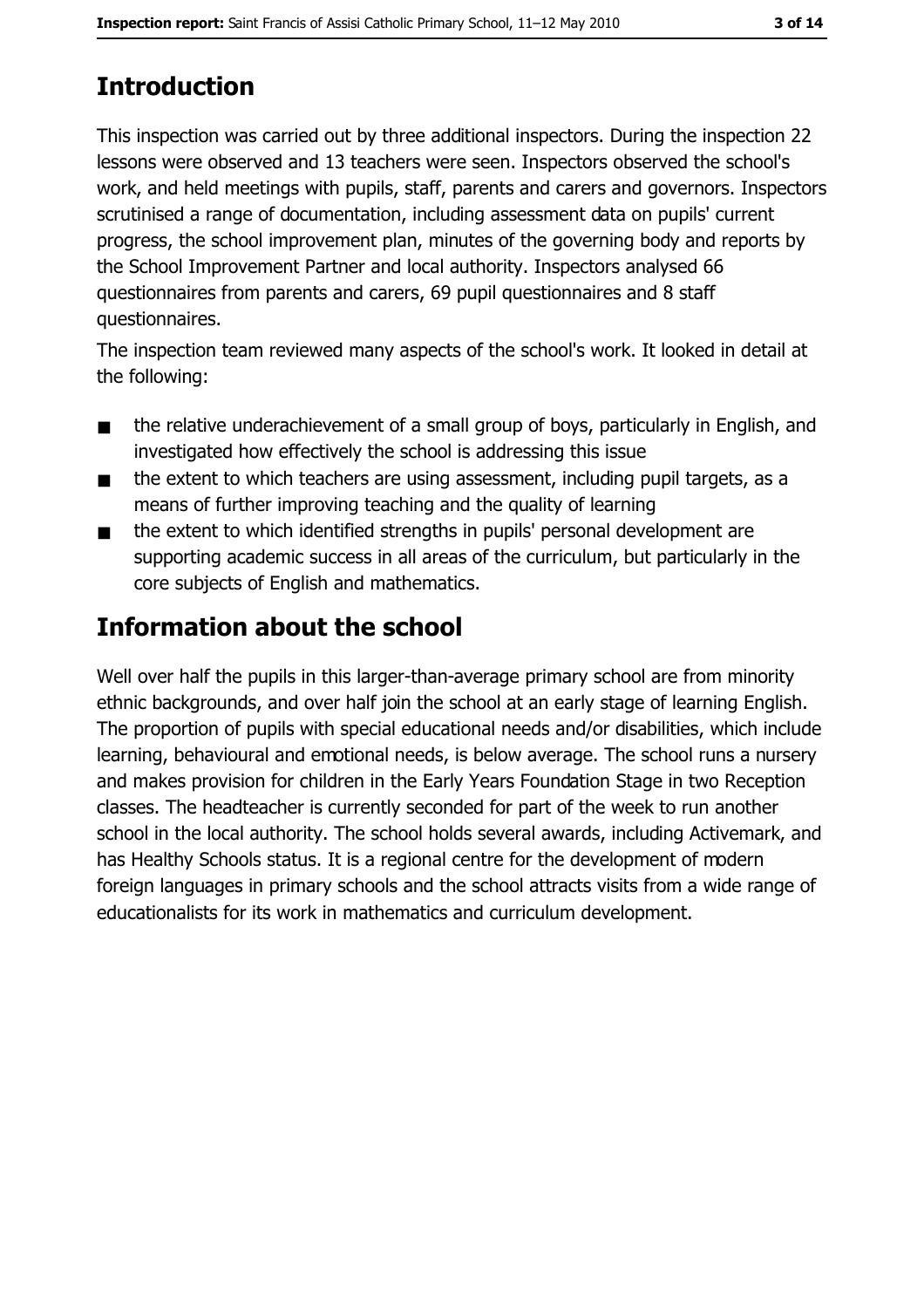# **Inspection judgements**

# Overall effectiveness: how good is the school?

## The school's capacity for sustained improvement

# **Main findings**

Saint Francis of Assisi Catholic Primary School provides an outstanding standard of education. It succeeds in enabling pupils from a diverse range of backgrounds to make outstanding progress in acquiring a range of skills and knowledge to a high standard. At the same time, the school ensures outstanding personal development, as pupils work and socialise together in a nurturing environment which is greatly appreciated by pupils and their parents and carers alike. Typical was the comment of a parent that, 'This is an inspirational school, an inclusive and life-enhancing school; one which offers the local and wider community a model of what can be achieved if you dare to dream and, most importantly, strive to realise that dream.' Another asserted that, 'This is a wonderful beacon of hope and opportunity for the community's children.

Most children join the school with levels of skills and knowledge below those typical for their age, and well below in communication, language and literacy skills. They leave the school with standards, especially in English and mathematics, significantly above the national average for eleven-year-olds. The outstanding rate of progress and high quality of learning are due to a number of factors. Teaching is outstanding, characterised by pace, challenge and imaginative use of stimulating resources. Teachers make skilful use of pupil targets and other forms of assessment, all of which promote rapid learning of all groups of pupils. The progress is also due to the excellent attitudes which nearly all pupils bring to learning in the classroom and beyond the school. Not least, it is due to the commitment and skill of the leadership team and staff in identifying and appropriately supporting the small minority of potentially underachieving or vulnerable pupils. A very few older boys, some with particular learning needs, do not progress at the same rapid rate as the overwhelming majority of pupils, mainly because they attend school much less regularly than the rest.

There is a strong 'family' ethos and very good support systems in place to ensure that pupils feel very safe and secure in school. A particular strength is the stimulating learning environment, characterised by very high-quality displays and artefacts which include scientific objects, photographs and art work, and which make the school an exciting place to be in. It means that learning comes alive for adults as well as pupils. At the same time, as a parent commented, 'A peaceful, calm ambience has been created which helps easily excitable and distracted children feel secure and focused.' Pupils behave excellently, giving the school a very positive profile in the community. A very creative curriculum builds on the well-developed literacy and numeracy skills to further children's experiences in a range of topics which encourage independence, questioning and activity-based learning.

The school is prominent as a centre of educational excellence, largely due to the

| П  |  |
|----|--|
| J. |  |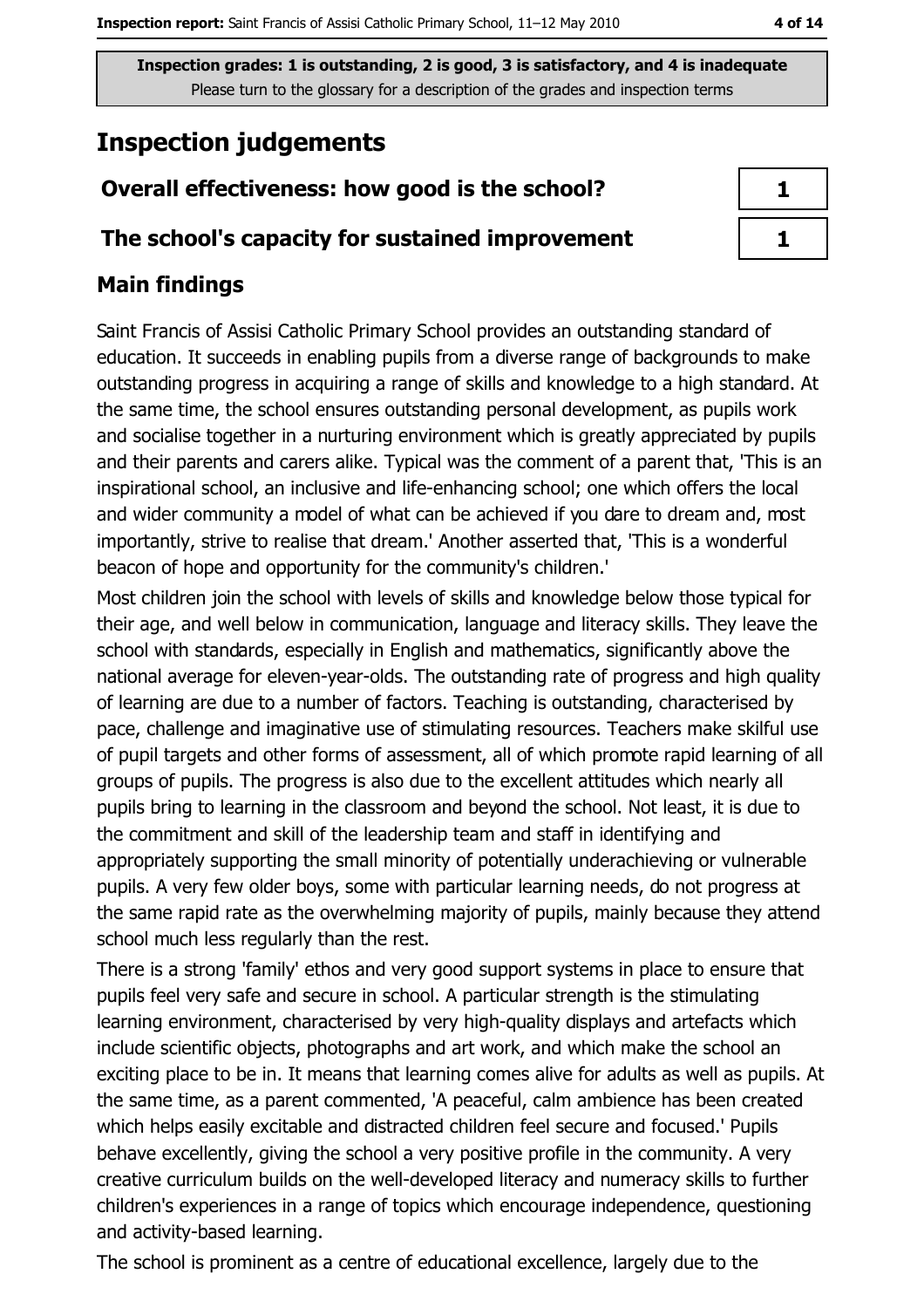headteacher's high expectations and infectious enthusiasm. It is an outward-looking community. The school makes an outstanding contribution to community cohesion by ensuring that pupils do not just contribute to their local community but develop links and an excellent understanding of life in other parts of the United Kingdom and the global community. An experienced, stable staff and governing body share the headteacher's vision and are committed to maintain and build on the already outstanding achievements. This process is furthered by rigorous monitoring, accurate self-evaluation of the school's strengths and areas for development, and the resulting planning. These strengths, combined with an impressive record of success over time, mean that the school has an outstanding capacity for sustained improvement.

### What does the school need to do to improve further?

Improve the progress and raise the attainment of the very small minority of older  $\blacksquare$ boys who do not achieve as well as other pupils; in particular, by encouraging more support from their parents and carers to ensure that they attend regularly.

## **Outcomes for individuals and groups of pupils**

Pupils make outstanding progress by the end of Year 6. Recent national test results showed standards well above average, particularly in English and mathematics, and these high standards were also evident during the inspection. Potentially underachieving or vulnerable pupils are quickly identified and given well-targeted support, often in the classroom, by skilled teaching assistants. The excellent support for those at an early stage of learning English and for those with special educational needs and/or disabilities ensures that these pupils progress at the same rapid rate as other pupils. Differences between the standards and progress of boys and girls, and between pupils from different ethnic groups, are not significant. More able pupils make outstanding progress because they are given appropriately challenging opportunities, as seen for example in an accelerated mathematics class for older pupils. Pupils behave outstandingly, and enjoy helping their peers, for example in the school parliament; or they support the local community by engaging in activities such as music events or helping senior citizens. Pupils have a very well-developed awareness of the importance of a healthy lifestyle. They talk knowledgeably about different types of food, enjoy working on the school farm and take part in a wide range of sports activities. Attendance levels are close to average. They are not higher because, for compassionate reasons, the school allows some pupils extended leave of absence to visit relatives on other continents. However, this does not have a negative impact on these pupils' progress over time. In addition, a very small number of older boys do not attend well, and this does affect their progress. In addition to having well-developed skills in numeracy, literacy and information and communication technology, almost all pupils develop a high level of reasoning, enguiry and enterprise skills, and so are very well prepared for the next phase of education as well as life generally. Spiritual, moral, social and cultural development is outstanding. Pupils benefit from extensive opportunities to reflect on issues such as the importance of

 $\mathbf{1}$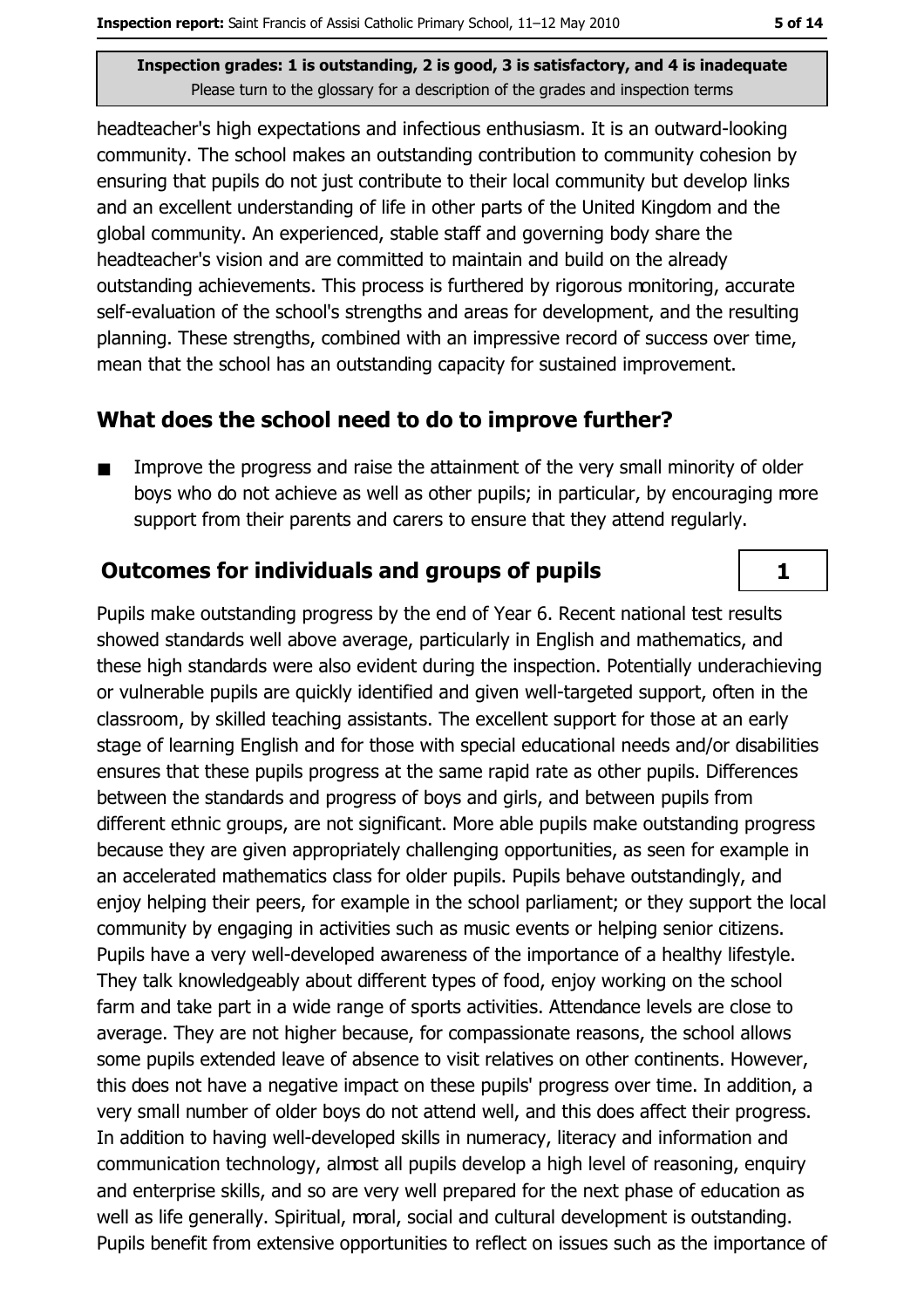personal responsibility. They also benefit from a great range of opportunities in music, the arts and school visits, as well as from contact with those from different cultural backgrounds and through links with other schools. All these opportunities give pupils an outstanding start on the road to becoming rounded and well-integrated citizens.

These are the grades for pupils' outcomes

| Pupils' achievement and the extent to which they enjoy their learning                                                     |   |
|---------------------------------------------------------------------------------------------------------------------------|---|
| Taking into account:<br>Pupils' attainment <sup>1</sup>                                                                   | 1 |
| The quality of pupils' learning and their progress                                                                        | 1 |
| The quality of learning for pupils with special educational needs and/or<br>disabilities and their progress               | 1 |
| The extent to which pupils feel safe                                                                                      | 1 |
| <b>Pupils' behaviour</b>                                                                                                  |   |
| The extent to which pupils adopt healthy lifestyles                                                                       |   |
| The extent to which pupils contribute to the school and wider community                                                   |   |
| The extent to which pupils develop workplace and other skills that will<br>contribute to their future economic well-being |   |
| Taking into account:<br>Pupils' attendance <sup>1</sup>                                                                   | 3 |
| The extent of pupils' spiritual, moral, social and cultural development                                                   | 1 |

## How effective is the provision?

The teaching is of a consistently high quality, which is the most significant reason for pupils' outstanding progress. The best lessons are characterised by a very good match of activities and resources to the needs of pupils with a range of abilities and sometimes different rates of language development. Teachers encourage pupils to learn actively, seen for example when younger pupils discussed with each other the features of good story telling, and all were thoroughly engaged in the task. Pupils are encouraged to contribute their ideas, and they listen very well to each other. Teaching assistants are deployed well, helping pupils with special educational needs and/or disabilities keep pace with the rest. Pupils respond well to teachers' high expectations, for example in the presentation of their work. Pupils know their targets, used very well to show them how

The grades for attainment and attendance are: 1 is high; 2 is above average; 3 is broadly average; and 4 is low.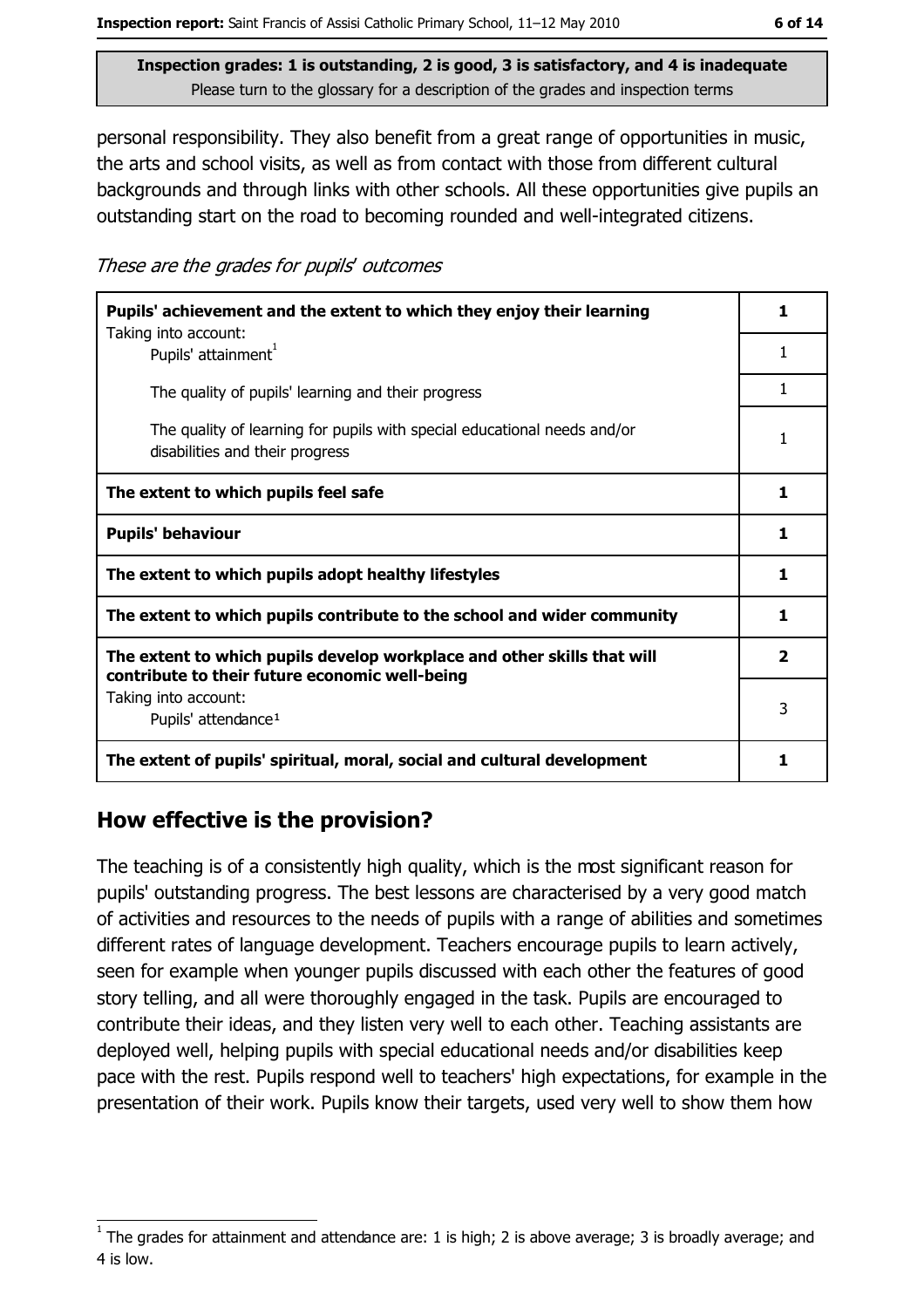to move to the next level of learning. Work is marked constructively, and pupils also assess their own progress. They are very enthusiastic about the imaginative curriculum, which combines different strands of learning in well-planned and very well-resourced topics such as 'Our place in space' and 'Local London.' Specialist teaching of Spanish and music throughout the school yields impressive results. The curriculum is further enriched by a wide range of popular activities, including residential trips to Spain and Ironbridge. Sport has a high profile, and pupils compete successfully in several competitions. The provision for pupils at an early stage of learning English is excellent, enabling these pupils to fully engage in, and benefit from, the exciting learning opportunities which are such a feature of the school. There are strong links with outside agencies, and the successful integration of pupils from diverse backgrounds ensures a very caring environment which underpins the outstanding learning.

These are the grades for the quality of provision

| The quality of teaching                                                                                    |  |
|------------------------------------------------------------------------------------------------------------|--|
| Taking into account:<br>The use of assessment to support learning                                          |  |
| The extent to which the curriculum meets pupils' needs, including, where<br>relevant, through partnerships |  |
| The effectiveness of care, guidance and support                                                            |  |

### How effective are leadership and management?

The sustained success of the school is due to many factors, and a key one is the exceptional quality of the leadership and management at all levels. The leaders' and managers' enthusiasm is infectious and successfully communicated to staff, governors, pupils, parents and carers. There is rigorous monitoring and accurate self-evaluation, whilst planning is appropriately ambitious. The school is firmly committed to equality of opportunity, very evident in the outcomes for all groups of pupils, and there is no discrimination. Everyone is able to play a full part in the life of the school and, as a parent commented, pupils are able to discover how much they have to offer to each other'. There are good links with other schools which, for example, ensure good transition for pupils to the next phase of education. Parents and carers are strongly involved in their children's learning, for example through a programme of workshops and participation in events such as international days and book fairs. Safeguarding procedures are very robust; pupils and staff are fully aware of safety aspects such as site security and use of computers. Governors and staff are fully aware of the appropriate procedures. Parents and carers are encouraged to contribute to the school through activities such as reading stories in community languages and sharing their cultural experiences. This is just one way in which the school makes an outstanding contribution to community cohesion. Other examples, whereby pupils' perspectives are widened, include hosting educational visits from other parts of the United Kingdom and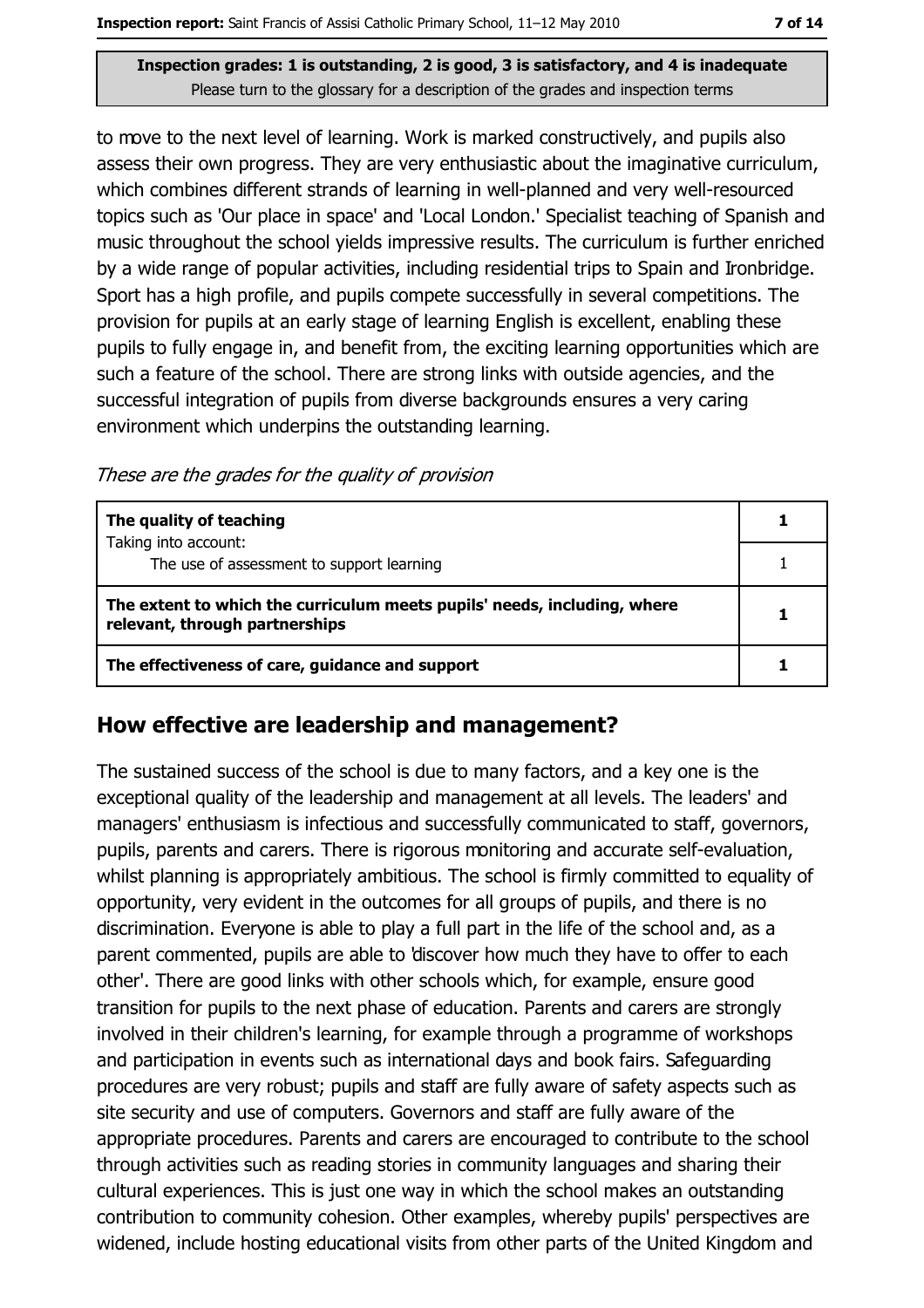developing overseas links such as those with schools in Spain.

These are the grades for leadership and management

| The effectiveness of leadership and management in embedding ambition and<br>driving improvement                                                                     | 1            |
|---------------------------------------------------------------------------------------------------------------------------------------------------------------------|--------------|
| Taking into account:<br>The leadership and management of teaching and learning                                                                                      |              |
| The effectiveness of the governing body in challenging and supporting the<br>school so that weaknesses are tackled decisively and statutory responsibilities<br>met |              |
| The effectiveness of the school's engagement with parents and carers                                                                                                | 1            |
| The effectiveness of partnerships in promoting learning and well-being                                                                                              | $\mathbf{2}$ |
| The effectiveness with which the school promotes equality of opportunity and<br>tackles discrimination                                                              | 1            |
| The effectiveness of safeguarding procedures                                                                                                                        | 1            |
| The effectiveness with which the school promotes community cohesion                                                                                                 | 1            |
| The effectiveness with which the school deploys resources to achieve<br>value for money                                                                             |              |

## **Early Years Foundation Stage**

The levels of skill and knowledge of children joining the school are often below expectations for those typical of their age. Following an exceptional start in the Nursery, children make outstanding progress overall in relation to their starting points in most areas of learning. Progress in reading and writing is slower, particularly for boys, but is still good, so that children are well prepared for the move to Year 1. Children love the range of activities, and play a dynamic role in their own learning as they quickly develop high levels of independence, curiosity, imagination and perseverance, both when working with adults and when choosing their own activities. The outstanding teaching leads to children having extremely positive relationships with adults, high levels of self-discipline and harmonious relationships, very evident in the way in which the children from different cultural backgrounds engage with each other. Leadership and management are outstanding. Curriculum planning ensures a wealth of learning experiences which meet the needs of all children and take account of their personal interests. Rigorous assessments enable staff to monitor each child's progress carefully and identify appropriate further learning opportunities. The free flow of activities and collaborative organisation between the two Reception classes, the Nursery and Year 1 are particularly effective in ensuring good access to resources and the expertise of staff, whilst also giving the children a strong sense of continuity. Children feel very well cared for and secure. Parents and carers greatly appreciate these features and the school's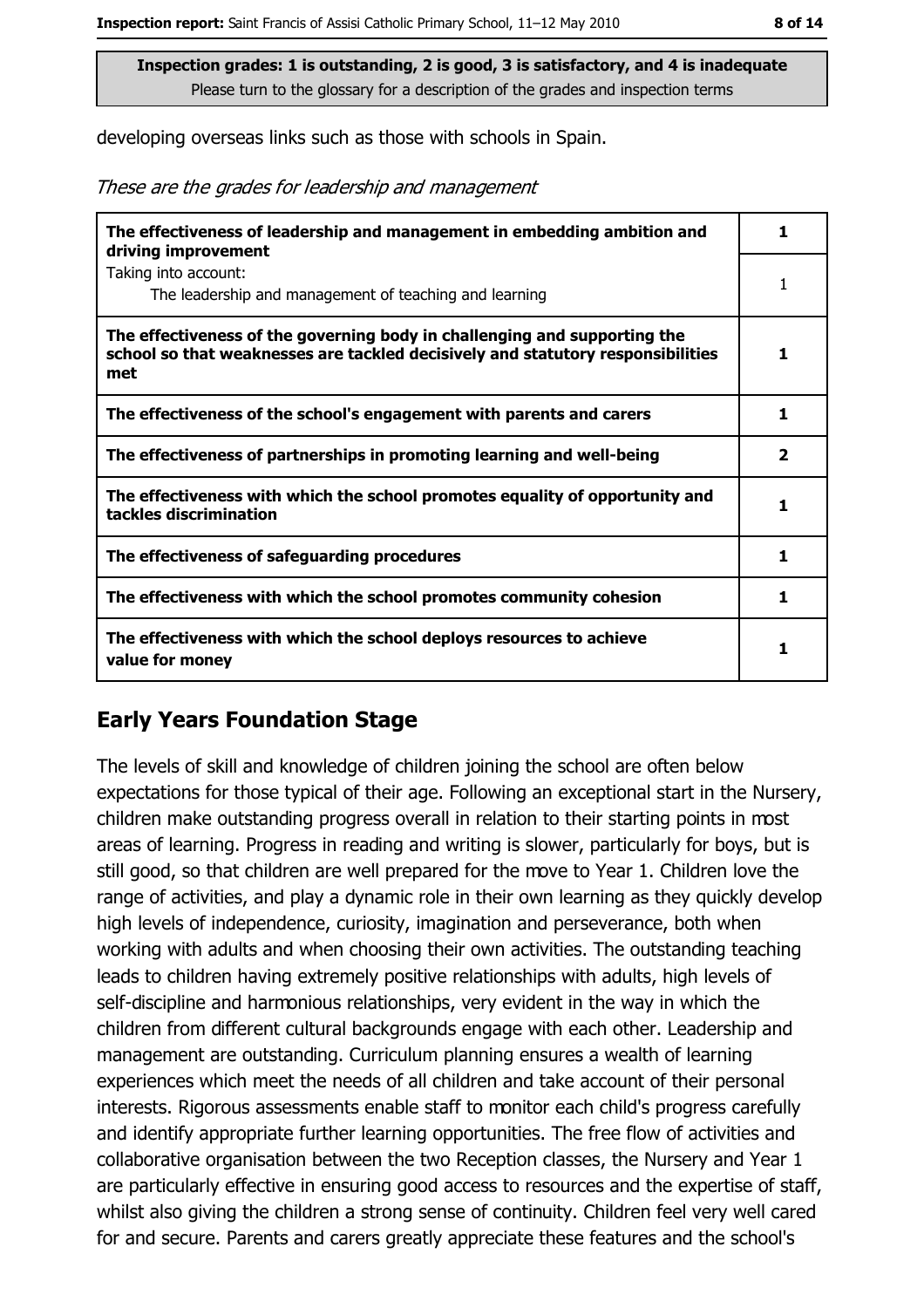efforts to involve them in their own learning.

These are the grades for the Early Years Foundation Stage

| <b>Overall effectiveness of the Early Years Foundation Stage</b>                             |  |
|----------------------------------------------------------------------------------------------|--|
| Taking into account:                                                                         |  |
| Outcomes for children in the Early Years Foundation Stage                                    |  |
| The quality of provision in the Early Years Foundation Stage                                 |  |
| The effectiveness of leadership and management of the Early Years<br><b>Foundation Stage</b> |  |

# **Views of parents and carers**

A very large majority of parents and carers are greatly appreciative of all aspects of the education provided by the school. They praise the high academic standards and rate of progress achieved by their children, and also the high quality of care and support which ensure that their children feel very safe and greatly enjoy coming to school, both for the lessons and the exciting range of enrichment activities. Almost all parents and carers feel that their children are well taught and that the school meets all their needs well. A few parents and carers do not believe that the school handles the few occasions of inappropriate behaviour well, and a few are concerned that the headteacher is frequently away from school fulfilling commitments in another school, as arranged with the local authority. The inspection team acknowledges the concerns, but judges that behaviour is one of the many strengths of the school, and contributes significantly to it being a very safe, caring and supportive environment. Inspectors also believe that the school's very strong and stable leadership team ensures that the headteacher's work at another school does not have a detrimental impact on the outstanding provision and effectiveness of the school.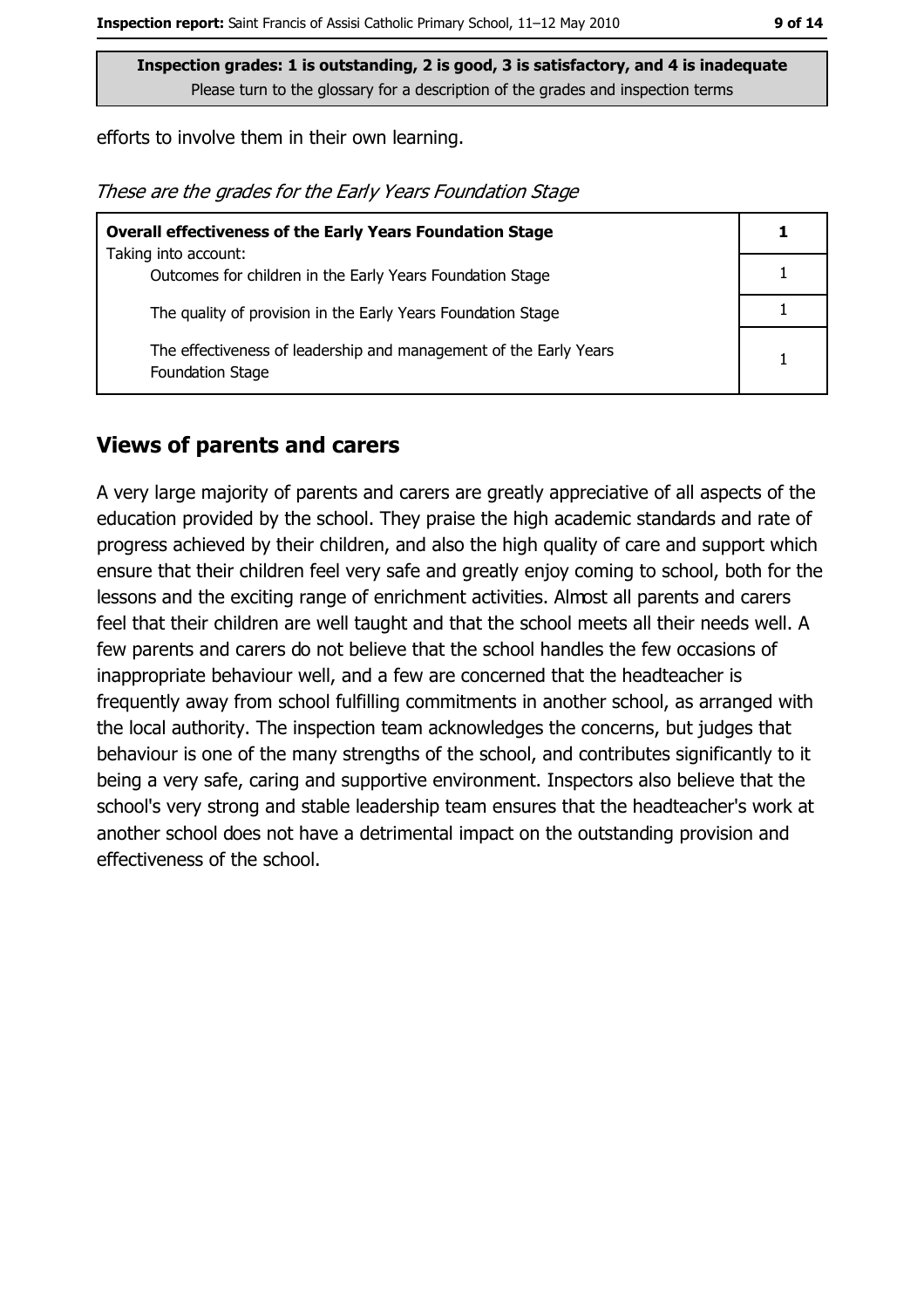#### Responses from parents and carers to Ofsted's questionnaire

Ofsted invited all the registered parents and carers of pupils registered at Saint Francis of Assisi Catholic Primary School to complete a questionnaire about their views of the school. In the questionnaire, parents and carers were asked to record how strongly they agreed with 13 statements about the school. The inspection team received 66completed questionnaires by the end of the on-site inspection. In total, there are 330 pupils registered at the school.

| <b>Statements</b>                                                                                                                                                                                                                                       | <b>Strongly</b><br><b>Agree</b> |               | <b>Agree</b> |               | <b>Disagree</b> |               | <b>Strongly</b><br>disagree |                |
|---------------------------------------------------------------------------------------------------------------------------------------------------------------------------------------------------------------------------------------------------------|---------------------------------|---------------|--------------|---------------|-----------------|---------------|-----------------------------|----------------|
|                                                                                                                                                                                                                                                         | <b>Total</b>                    | $\frac{0}{0}$ | <b>Total</b> | $\frac{0}{0}$ | <b>Total</b>    | $\frac{0}{0}$ | <b>Total</b>                | $\frac{0}{0}$  |
| My child enjoys school                                                                                                                                                                                                                                  | 42                              | 64            | 22           | 33            | $\overline{2}$  | 3             | $\mathbf 0$                 | 0              |
| The school keeps my child<br>safe                                                                                                                                                                                                                       | 42                              | 64            | 21           | 31            | $\overline{2}$  | 3             | $\mathbf{1}$                | $\overline{2}$ |
| The school informs me<br>about my child's progress                                                                                                                                                                                                      | 43                              | 65            | 23           | 35            | $\mathbf 0$     | 0             | $\mathbf 0$                 | 0              |
| My child is making enough<br>progress at this school                                                                                                                                                                                                    | 41                              | 62            | 21           | 32            | $\overline{2}$  | 3             | 1                           | $\overline{2}$ |
| The teaching is good at this<br>school                                                                                                                                                                                                                  | 45                              | 68            | 20           | 30            | $\mathbf{1}$    | 2             | 0                           | 0              |
| The school helps me to<br>support my child's learning                                                                                                                                                                                                   | 41                              | 62            | 23           | 35            | $\overline{2}$  | 3             | $\mathbf{0}$                | 0              |
| The school helps my child to<br>have a healthy lifestyle                                                                                                                                                                                                | 34                              | 52            | 26           | 39            | 3               | 5             | $\mathbf{1}$                | $\overline{2}$ |
| The school makes sure that<br>my child is well prepared for<br>the future (for example<br>changing year group,<br>changing school, and for<br>children who are finishing<br>school, entering further or<br>higher education, or<br>entering employment) | 33                              | 50            | 26           | 39            | $\mathbf 0$     | 0             | $\mathbf 0$                 | 0              |
| The school meets my child's<br>particular needs                                                                                                                                                                                                         | 36                              | 55            | 24           | 36            | 4               | 6             | 0                           | 0              |
| The school deals effectively<br>with unacceptable behaviour                                                                                                                                                                                             | 35                              | 53            | 23           | 35            | 8               | 12            | $\mathbf 0$                 | 0              |
| The school takes account of<br>my suggestions and<br>concerns                                                                                                                                                                                           | 28                              | 42            | 29           | 44            | 5               | 8             | ı                           | 2              |
| The school is led and<br>managed effectively                                                                                                                                                                                                            | 38                              | 57            | 21           | 32            | 6               | 9             | $\mathbf{1}$                | $\overline{2}$ |
| Overall, I am happy with my<br>child's experience at this<br>school                                                                                                                                                                                     | 46                              | 69            | 17           | 26            | 3               | 5             | $\bf{0}$                    | 0              |

The table above summarises the responses that parents and carers made to each statement. The percentages indicate the proportion of parents and carers giving that response out of the total number of completed questionnaires. Where one or more parents and carers chose not to answer a particular question, the percentages will not add up to 100%.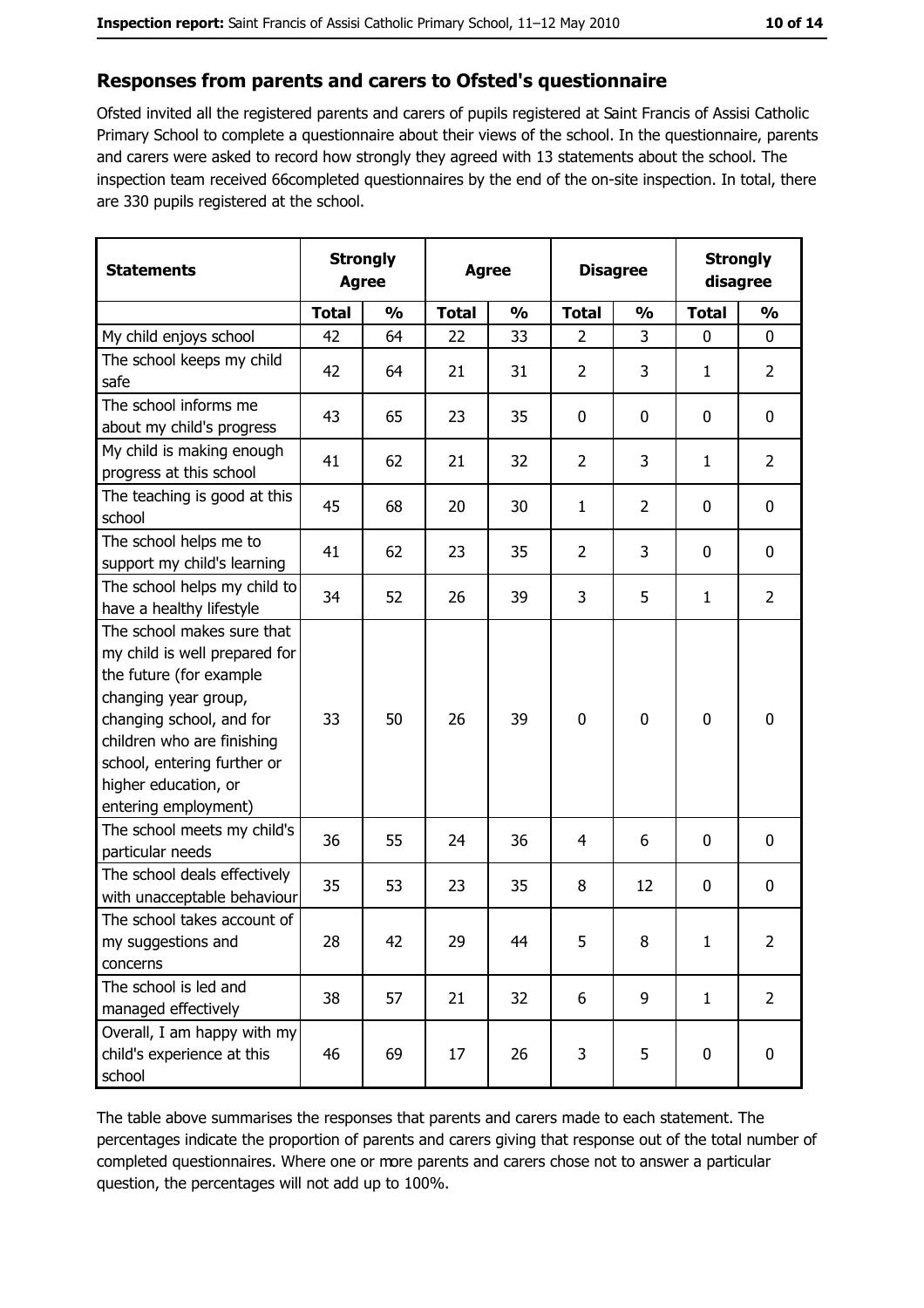# Glossary

| Grade   | <b>Judgement</b> | <b>Description</b>                                                                                                                                                                                                               |
|---------|------------------|----------------------------------------------------------------------------------------------------------------------------------------------------------------------------------------------------------------------------------|
| Grade 1 | Outstanding      | These features are highly effective. An oustanding<br>school provides exceptionally well for its pupils' needs.                                                                                                                  |
| Grade 2 | Good             | These are very positive features of a school. A school<br>that is good is serving its pupils well.                                                                                                                               |
| Grade 3 | Satisfactory     | These features are of reasonable quality. A satisfactory<br>school is providing adequately for its pupils.                                                                                                                       |
| Grade 4 | Inadequate       | These features are not of an acceptable standard. An<br>inadequate school needs to make significant<br>improvement in order to meet the needs of its pupils.<br>Ofsted inspectors will make further visits until it<br>improves. |

# What inspection judgements mean

# **Overall effectiveness of schools**

|                       | Overall effectiveness judgement (percentage of<br>schools) |      |                     |                   |
|-----------------------|------------------------------------------------------------|------|---------------------|-------------------|
| <b>Type of school</b> | <b>Outstanding</b>                                         | Good | <b>Satisfactory</b> | <b>Inadequate</b> |
| Nursery schools       | 51                                                         | 45   | 0                   | 4                 |
| Primary schools       | 6                                                          | 41   | 42                  | 10                |
| Secondary schools     | 8                                                          | 34   | 44                  | 14                |
| Sixth forms           | 10                                                         | 37   | 50                  | 3                 |
| Special schools       | 32                                                         | 38   | 25                  | 5                 |
| Pupil referral units  | 12                                                         | 43   | 31                  | 14                |
| All schools           | 9                                                          | 40   | 40                  | 10                |

New school inspection arrangements were introduced on 1 September 2009. This means that inspectors now make some additional judgements that were not made previously.

The data in the table above is for the period 1 September to 31 December 2009 and is the most recently published data available (see www.ofsted.gov.uk). Please note that the sample of schools inspected during the autumn term 2009 was not representative of all schools nationally, as weaker schools are inspected more frequently than good or outstanding schools.

Percentages are rounded and do not always add exactly to 100. Secondary school figures include those that have sixth forms, and sixth form figures include only the data specifically for sixth form inspection judgements.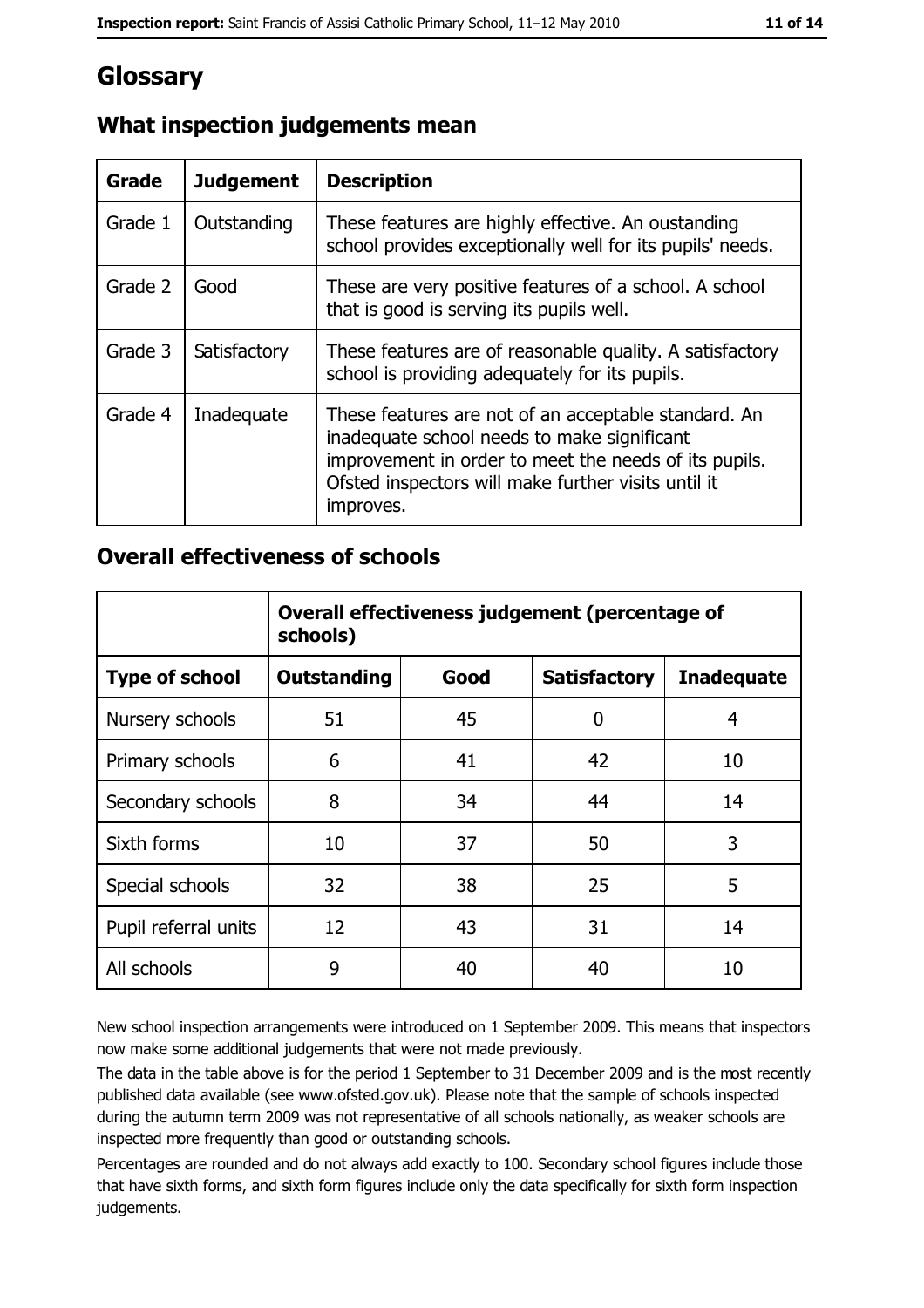# **Common terminology used by inspectors**

| Achievement:                  | the progress and success of a pupil in<br>their learning, development or training.                                                                                                                                                                                                                           |
|-------------------------------|--------------------------------------------------------------------------------------------------------------------------------------------------------------------------------------------------------------------------------------------------------------------------------------------------------------|
| Attainment:                   | the standard of the pupils' work shown by<br>test and examination results and in<br>lessons.                                                                                                                                                                                                                 |
| Capacity to improve:          | the proven ability of the school to<br>continue improving. Inspectors base this<br>judgement on what the school has<br>accomplished so far and on the quality of<br>its systems to maintain improvement.                                                                                                     |
| Leadership and management:    | the contribution of all the staff with<br>responsibilities, not just the headteacher,<br>to identifying priorities, directing and<br>motivating staff and running the school.                                                                                                                                |
| Learning:                     | how well pupils acquire knowledge,<br>develop their understanding, learn and<br>practise skills and are developing their<br>competence as learners.                                                                                                                                                          |
| <b>Overall effectiveness:</b> | inspectors form a judgement on a school's<br>overall effectiveness based on the findings<br>from their inspection of the school. The<br>following judgements, in particular,<br>influence what the overall effectiveness<br>judgement will be.                                                               |
|                               | The school's capacity for sustained<br>improvement.<br>Outcomes for individuals and groups<br>of pupils.<br>The quality of teaching.<br>The extent to which the curriculum<br>meets pupil's needs, including where<br>relevant, through partnerships.<br>The effectiveness of care, guidance<br>and support. |
| Progress:                     | the rate at which pupils are learning in<br>lessons and over longer periods of time. It<br>is often measured by comparing the<br>pupils' attainment at the end of a key<br>stage with their attainment when they<br>started.                                                                                 |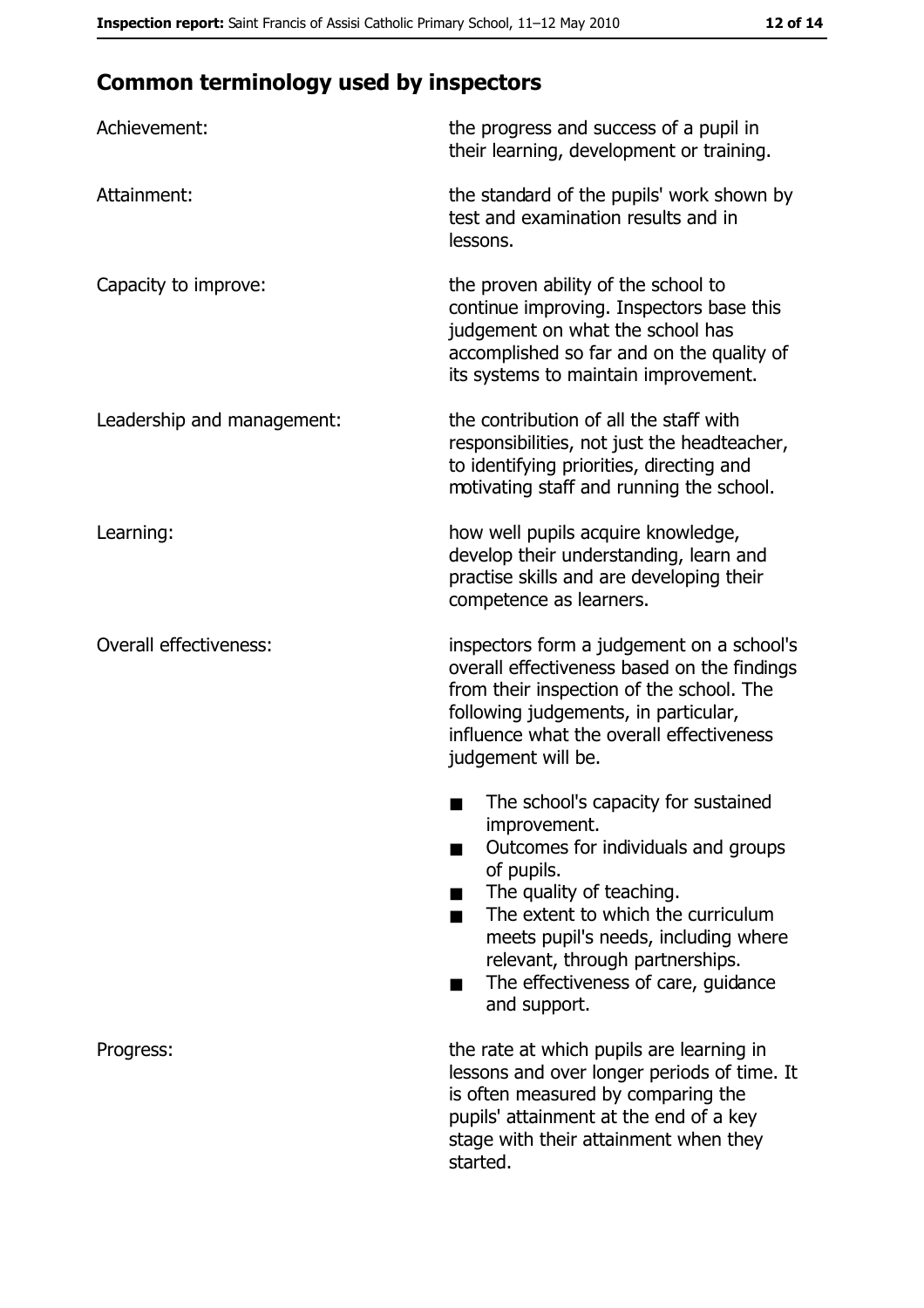This letter is provided for the school, parents and carers to share with their children. It describes Ofsted's main findings from the inspection of their school.



13 May 2010

Dear Pupils

Inspection of Saint Francis of Assisi Catholic Primary School, London W11 4BJ

Thank you being so polite and welcoming when we visited your school recently. We know that you love coming to school. The school looks after you very well and keeps you safe, and all of you get on very well with each other. You all get the same opportunities to do well and take a full part in school life.

Your school provides you with an outstanding level of education. Most of you make more progress than children in many other schools do. This is because your teachers teach you really well. They mark your work carefully and give you targets which help you know how well you are doing and how you can improve. You also told us how much you enjoy your lessons, particularly when you do interesting projects like 'Our place in space'. The school visits are very popular, such as the trip to Spain and visits to London theatres and museums. You also get good opportunities in sport, music and a whole range of activities. You behave very well and are good ambassadors for your school, because you are good at helping other people and you welcome lots of visitors into your school. Your headteacher is an outstanding leader and all staff make sure that you have the best opportunities before you move elsewhere at the age of eleven. We were also very impressed by how much you understand, not just about the local area, but also about what life is like for people in other parts of Britain, and what people believe in and how they live in other parts of the world.

If you continue to work hard, you will also continue to make excellent progress. In order that all of you can reach the highest standards, we have also asked that:

the school improves the attendance of a few older boys who do not come to school regularly, so they can get better results in English and mathematics.

Once again, thank you for your welcome and best wishes for the future.

Yours sincerely

John Laver

Lead inspector